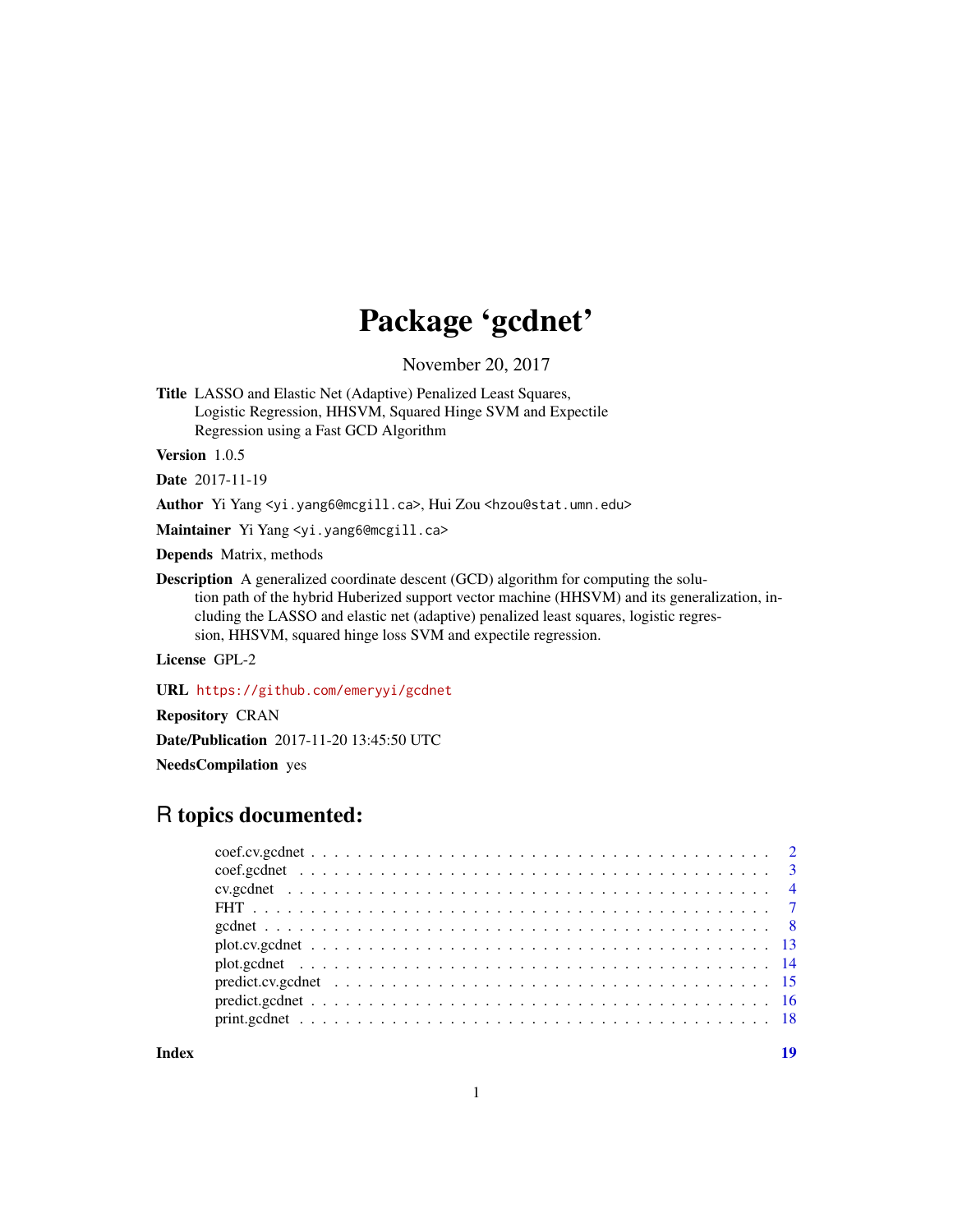<span id="page-1-1"></span><span id="page-1-0"></span>

This function gets coefficients or makes coefficient predictions from a cross-validated gcdnet model, using the stored "gcdnet.fit" object, and the optimal value chosen for lambda.

#### Usage

```
## S3 method for class 'cv.gcdnet'
coef(object,s=c("lambda.1se","lambda.min"),...)
```
#### Arguments

| object     | fitted cv.gcdnet object.                                                                                                                                                                                                                                                                                                                                                                                                                                   |
|------------|------------------------------------------------------------------------------------------------------------------------------------------------------------------------------------------------------------------------------------------------------------------------------------------------------------------------------------------------------------------------------------------------------------------------------------------------------------|
| S          | value(s) of the penalty parameter 1 ambda at which predictions are required. De-<br>fault is the value s="lambda.1se" stored on the CV object, it is the largest<br>value of lambda such that error is within 1 standard error of the minimum. Al-<br>ternatively s="lambda.min" can be used, it is the optimal value of lambda that<br>gives minimum cross validation error cym. If s is numeric, it is taken as the<br>value(s) of $l$ ambda to be used. |
| $\ddots$ . | not used. Other arguments to predict.                                                                                                                                                                                                                                                                                                                                                                                                                      |

# Details

This function makes it easier to use the results of cross-validation to get coefficients or make coefficient predictions.

#### Value

The object returned depends the . . . argument which is passed on to the [predict](#page-0-0) method for [gcdnet](#page-7-1) objects.

#### Author(s)

Yi Yang, Yuwen Gu and Hui Zou Maintainer: Yi Yang <yi.yang6@mcgill.ca>

#### References

Yang, Y. and Zou, H. (2012), "An Efficient Algorithm for Computing The HHSVM and Its Generalizations," *Journal of Computational and Graphical Statistics*, 22, 396-415. BugReport: <https://github.com/emeryyi/fastcox.git>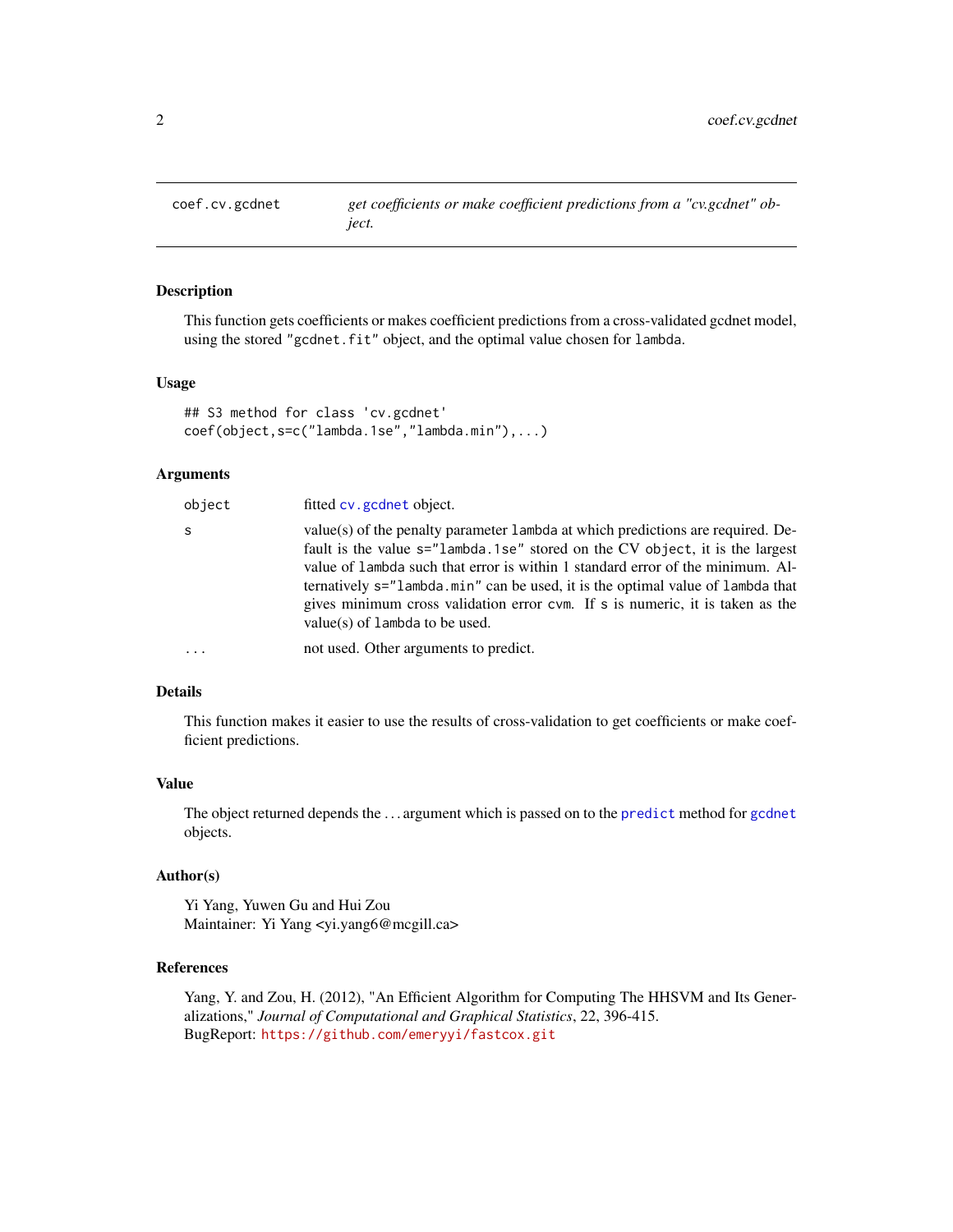# <span id="page-2-0"></span>coef.gcdnet 3

Friedman, J., Hastie, T., and Tibshirani, R. (2010), "Regularization paths for generalized linear models via coordinate descent," *Journal of Statistical Software, 33, 1.* <http://www.jstatsoft.org/v33/i01/>

# See Also

[cv.gcdnet](#page-3-1), and [predict.cv.gcdnet](#page-14-1) methods.

#### Examples

```
data(FHT)
set.seed(2011)
cv=cv.gcdnet(FHT$x, FHT$y,
lambda2 = 1, nfolds=5)coef(cv,s="lambda.min")
```
coef.gcdnet *get coefficients or make coefficient predictions from an "gcdnet" object.*

#### Description

Computes the coefficients or returns a list of the indices of the nonzero coefficients at the requested values for lambda from a fitted [gcdnet](#page-7-1) object.

#### Usage

## S3 method for class 'gcdnet' coef(object, s = NULL, type=c("coefficients","nonzero"), ...)

# Arguments

| object   | fitted gcdnet model object.                                                                                                                                                                                 |
|----------|-------------------------------------------------------------------------------------------------------------------------------------------------------------------------------------------------------------|
| S        | value(s) of the penalty parameter 1 ambda at which predictions are required. De-<br>fault is the entire sequence used to create the model.                                                                  |
| type     | type "coefficients" computes the coefficients at the requested values for s.<br>Type "nonzero" returns a list of the indices of the nonzero coefficients for each<br>value of s. Default is "coefficients". |
| $\cdots$ | not used. Other arguments to predict.                                                                                                                                                                       |

# Details

s is the new vector at which predictions are requested. If s is not in the lambda sequence used for fitting the model, the coef function will use linear interpolation to make predictions. The new values are interpolated using a fraction of coefficients from both left and right lambda indices.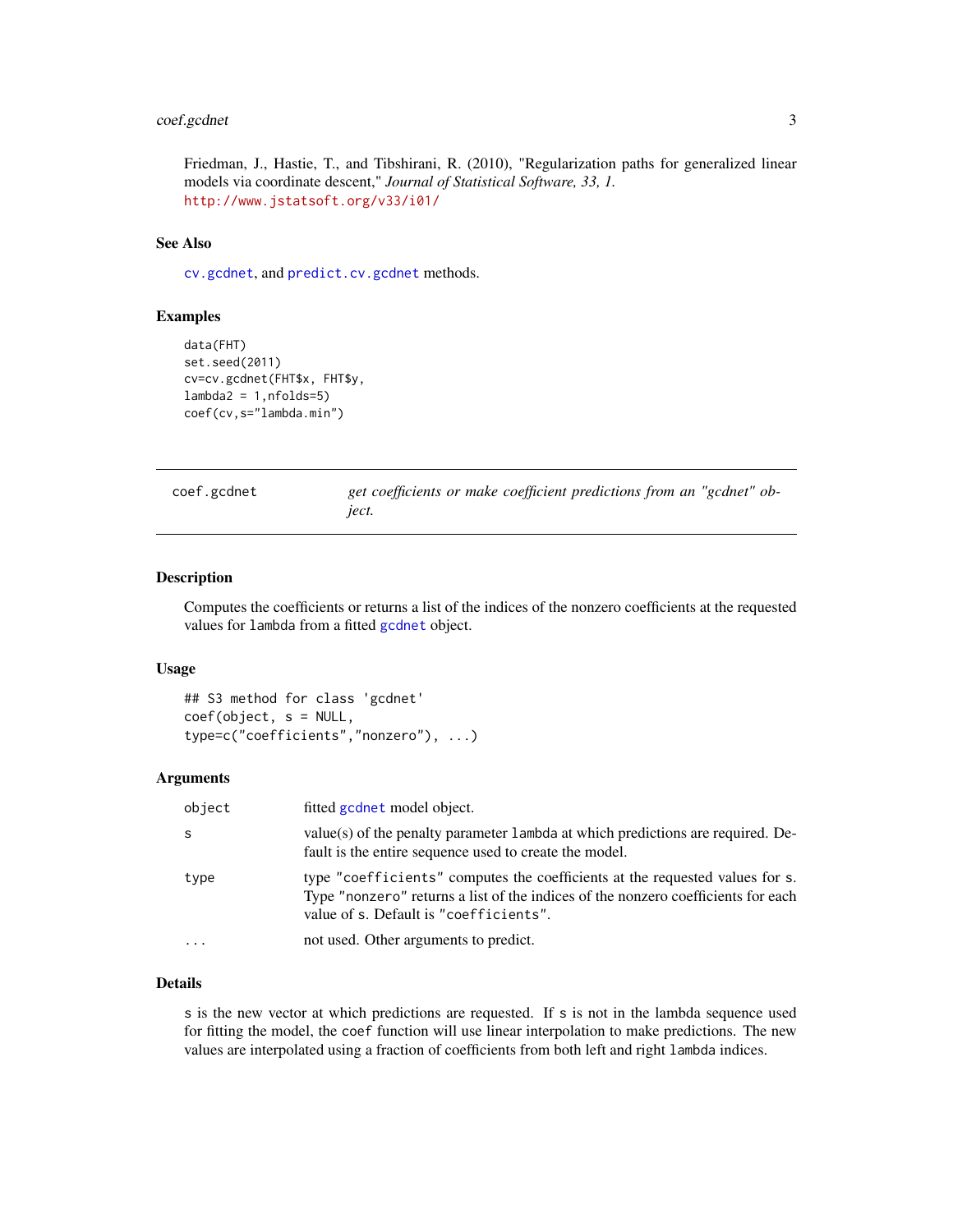# <span id="page-3-0"></span>Value

The object returned depends on type.

# Author(s)

Yi Yang, Yuwen Gu and Hui Zou Maintainer: Yi Yang <yi.yang6@mcgill.ca>

#### References

Yang, Y. and Zou, H. (2012), "An Efficient Algorithm for Computing The HHSVM and Its Generalizations," *Journal of Computational and Graphical Statistics*, 22, 396-415. BugReport: <https://github.com/emeryyi/fastcox.git>

Friedman, J., Hastie, T., and Tibshirani, R. (2010), "Regularization paths for generalized linear models via coordinate descent," *Journal of Statistical Software, 33, 1.* <http://www.jstatsoft.org/v33/i01/>

#### See Also

[predict.gcdnet](#page-15-1) method

#### Examples

```
data(FHT)
fit1=gcdnet(x=FHT$x,y=FHT$y)
coef(fit1,type="coef",s=c(0.1,0.005))
coef(fit1,type="nonzero")
```
<span id="page-3-1"></span>cv.gcdnet *Cross-validation for gcdnet*

# Description

Does k-fold cross-validation for gcdnet, produces a plot, and returns a value for lambda. This function is modified based on the cv function from the glmnet package.

#### Usage

cv.gcdnet(x, y, lambda, pred.loss, nfolds, foldid, delta, omega,...)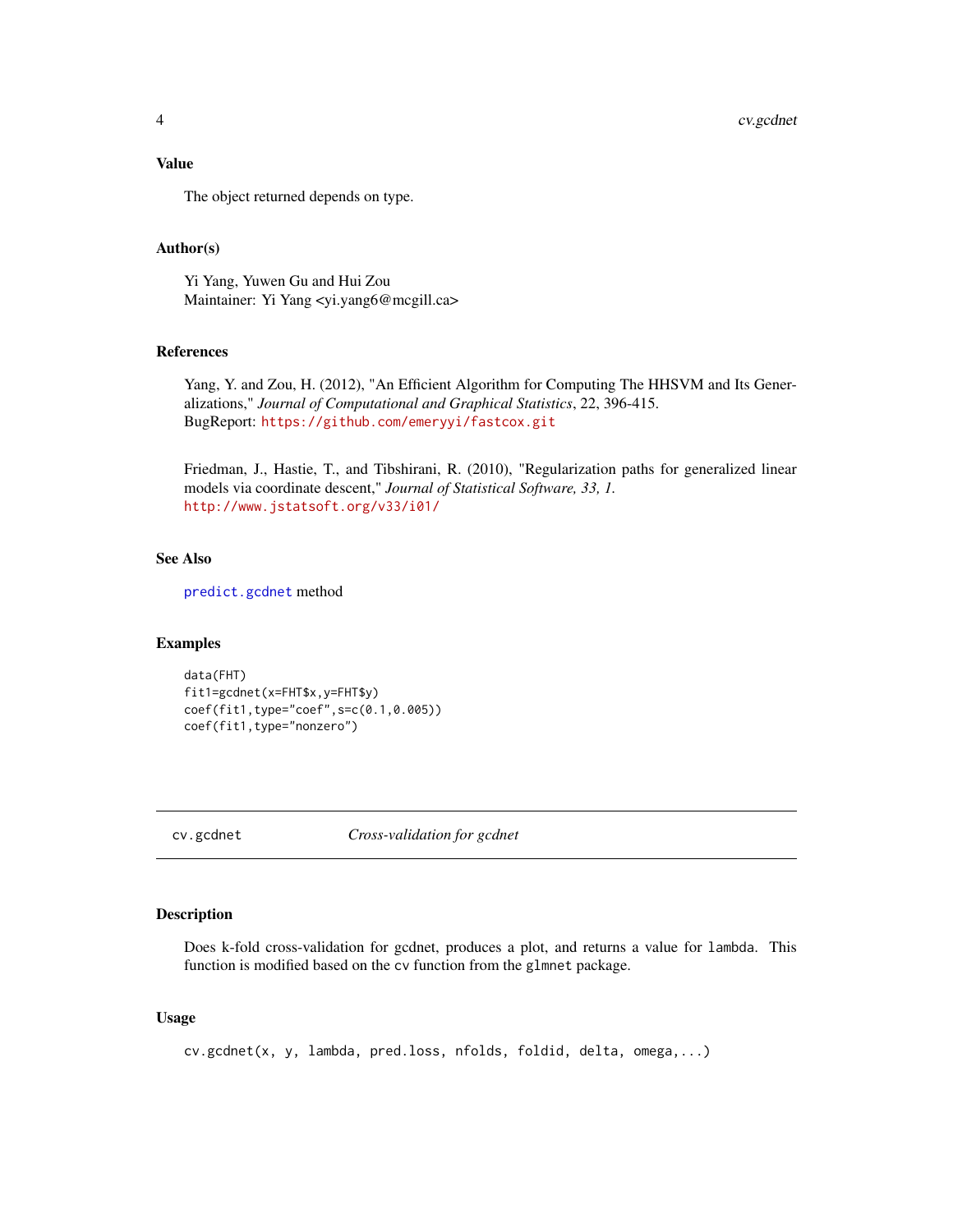#### <span id="page-4-0"></span>cv.gcdnet 5

# Arguments

| $\times$  | x matrix as in gcdnet.                                                                                                                                                                               |
|-----------|------------------------------------------------------------------------------------------------------------------------------------------------------------------------------------------------------|
| У         | response variable or class label y as in gcdnet.                                                                                                                                                     |
| lambda    | optional user-supplied lambda sequence; default is NULL, and gcdnet chooses<br>its own sequence.                                                                                                     |
| nfolds    | number of folds - default is 5. Although nfolds can be as large as the sample<br>size (leave-one-out CV), it is not recommended for large datasets. Smallest<br>value allowable is nfolds=3.         |
| foldid    | an optional vector of values between 1 and nfold identifying what fold each<br>observation is in. If supplied, nfold can be missing.                                                                 |
| pred.loss | loss function to use for cross-validation error. Valid options are:                                                                                                                                  |
|           | • "loss" Margin based loss function. When use least square loss "1s", it<br>gives mean square error (MSE). When use expectile regression loss "er",<br>it gives asymmetric mean square error (AMSE). |
|           | • "misclass" only available for classification: it gives misclassification er-<br>ror.                                                                                                               |
|           | Default is "loss".                                                                                                                                                                                   |
| delta     | parameter $\delta$ only used in HHSVM for computing margin based loss function,<br>only available for pred. loss = "loss".                                                                           |
| omega     | parameter $\omega$ only used in expectile regression. Only available for pred. loss = "loss".                                                                                                        |
| $\cdots$  | other arguments that can be passed to gcdnet.                                                                                                                                                        |

# Details

The function runs [gcdnet](#page-7-1) nfolds+1 times; the first to get the lambda sequence, and then the remainder to compute the fit with each of the folds omitted. The average error and standard deviation over the folds are computed.

# Value

an object of class cv. gcdnet is returned, which is a list with the ingredients of the cross-validation fit.

| lambda     | the values of lambda used in the fits.                                                    |
|------------|-------------------------------------------------------------------------------------------|
| <b>CVM</b> | the mean cross-validated error - a vector of length length (lambda).                      |
| cvsd       | estimate of standard error of cym.                                                        |
| cvupper    | upper curve $=$ cvm+cvsd.                                                                 |
| cvlower    | $lower curve = cvm-cvsd.$                                                                 |
| nzero      | number of non-zero coefficients at each lambda.                                           |
| name       | a text string indicating type of measure (for plotting purposes).                         |
| gcdnet.fit | a fitted godnet object for the full data.                                                 |
| lambda.min | The optimal value of lambda that gives minimum cross validation error cvm.                |
| lambda.1se | The largest value of lambda such that error is within 1 standard error of the<br>minimum. |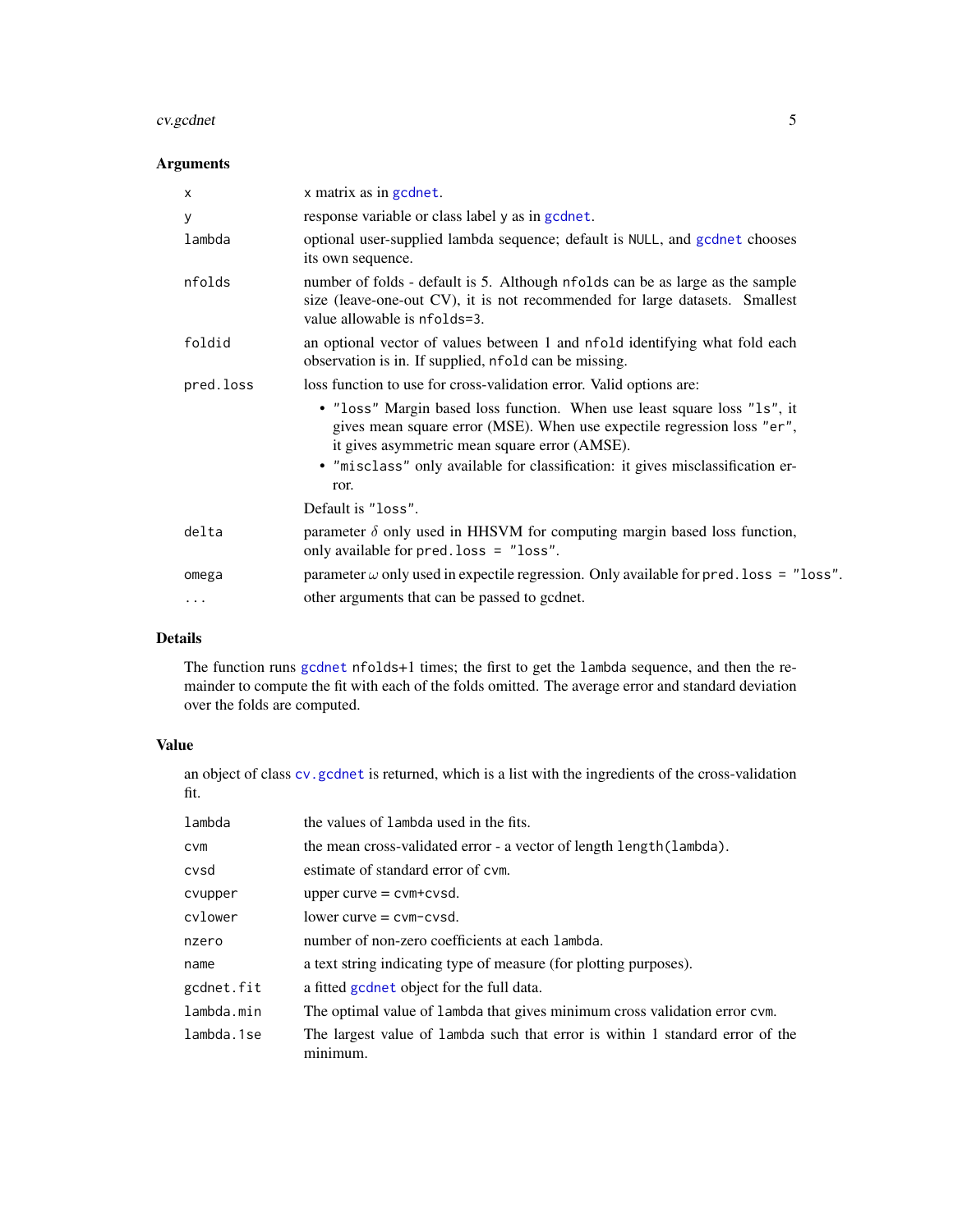#### <span id="page-5-0"></span>Author(s)

Yi Yang, Yuwen Gu and Hui Zou Maintainer: Yi Yang <yi.yang6@mcgill.ca>

#### References

Yang, Y. and Zou, H. (2012), "An Efficient Algorithm for Computing The HHSVM and Its Generalizations," *Journal of Computational and Graphical Statistics*, 22, 396-415. BugReport: <https://github.com/emeryyi/fastcox.git>

Friedman, J., Hastie, T., and Tibshirani, R. (2010), "Regularization paths for generalized linear models via coordinate descent," *Journal of Statistical Software, 33, 1.* <http://www.jstatsoft.org/v33/i01/>

# See Also

[gcdnet](#page-7-1), [plot.cv.gcdnet](#page-12-1), [predict.cv.gcdnet](#page-14-1), and [coef.cv.gcdnet](#page-1-1) methods.

```
# fit an elastic net penalized HHSVM
# with lambda2 = 0.1 for the L2 penalty. Use the
# misclassification rate as the cross validation
# prediction loss. Use five-fold CV to choose
# the optimal lambda for the L1 penalty.
data(FHT)
set.seed(2011)
cv=cv.gcdnet(FHT$x, FHT$y, method ="hhsvm",
lambda2=0.1, pred.loss="misclass", nfolds=5, delta=1.5)
plot(cv)
# fit an elastic net penalized least squares
# with lambda2 = 0.1 for the L2 penalty. Use the
# least square loss as the cross validation
# prediction loss. Use five-fold CV to choose
# the optimal lambda for the L1 penalty.
set.seed(2011)
cv1=cv.gcdnet(FHT$x, FHT$y_reg, method ="ls",
lambda2=0.1,pred.loss="loss", nfolds=5)
plot(cv1)
# To fit a LASSO penalized logistic regression
# we set lambda2 = 0 to disable the L2 penalty. Use the
# logistic loss as the cross validation
# prediction loss. Use five-fold CV to choose
# the optimal lambda for the L1 penalty.
set.seed(2011)
cv2=cv.gcdnet(FHT$x, FHT$y, method ="logit",
```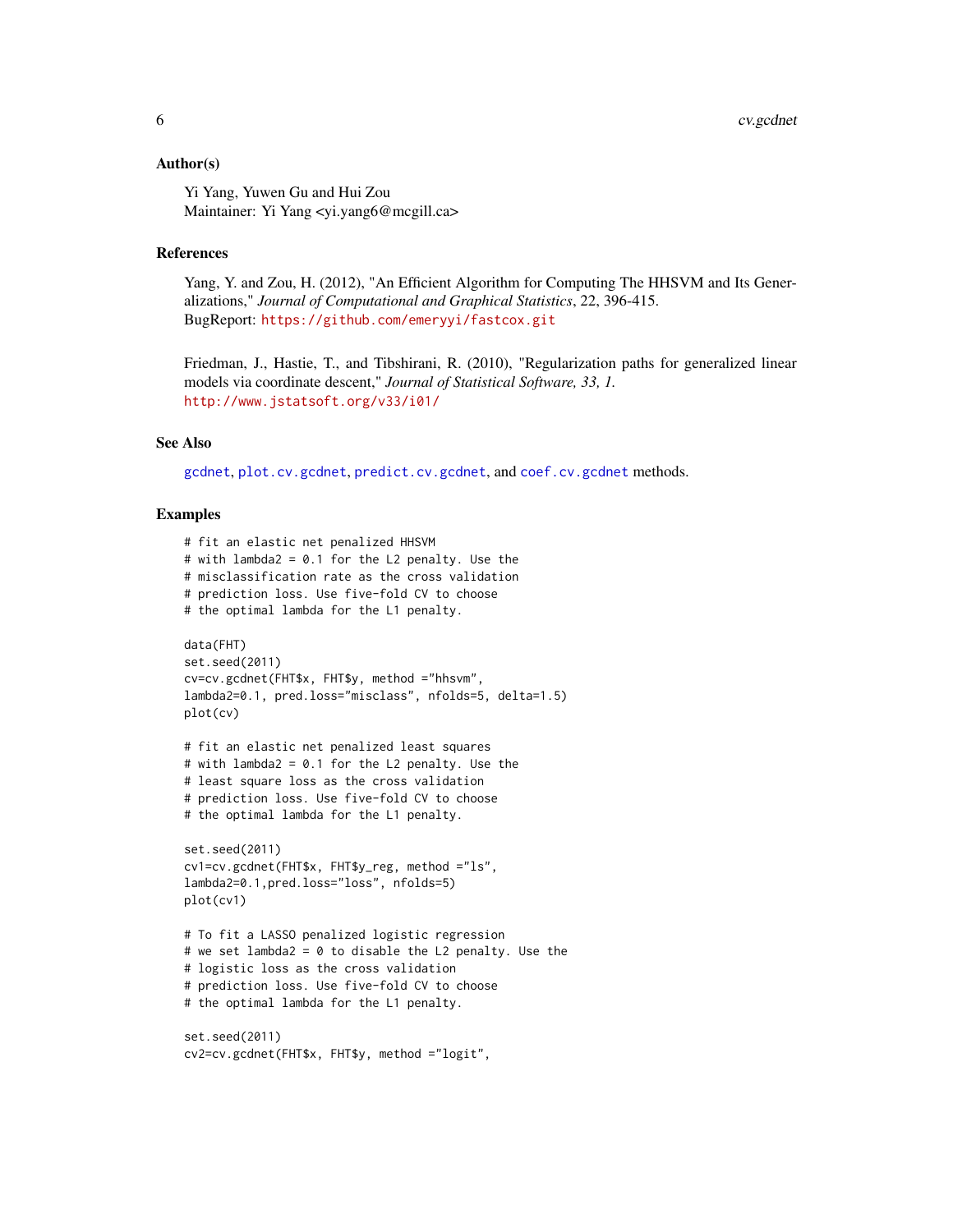```
lambda2 = 0, pred.loss="loss", nfolds=5)plot(cv2)
```
FHT *FHT data introduced in Friedman et al. (2010).*

# Description

The FHT data set has  $n = 50$  observations and  $p = 100$  predictors. The covariance between predictors Xj and Xj' has the same correlation 0.5. See details in Friedman et al. (2010).

#### Usage

data(FHT)

# Format

This data frame contains the following columns:

- x a matrix with 100 rows and 5000 columns
- y class labels
- y\_reg response variable for regression

# References

Yang, Y. and Zou, H. (2012), "An Efficient Algorithm for Computing The HHSVM and Its Generalizations," *Journal of Computational and Graphical Statistics*, 22, 396-415. BugReport: <https://github.com/emeryyi/fastcox.git>

Friedman, J., Hastie, T., and Tibshirani, R. (2010), "Regularization paths for generalized linear models via coordinate descent," *Journal of Statistical Software, 33, 1.* <http://www.jstatsoft.org/v33/i01/>

# Examples

data(FHT)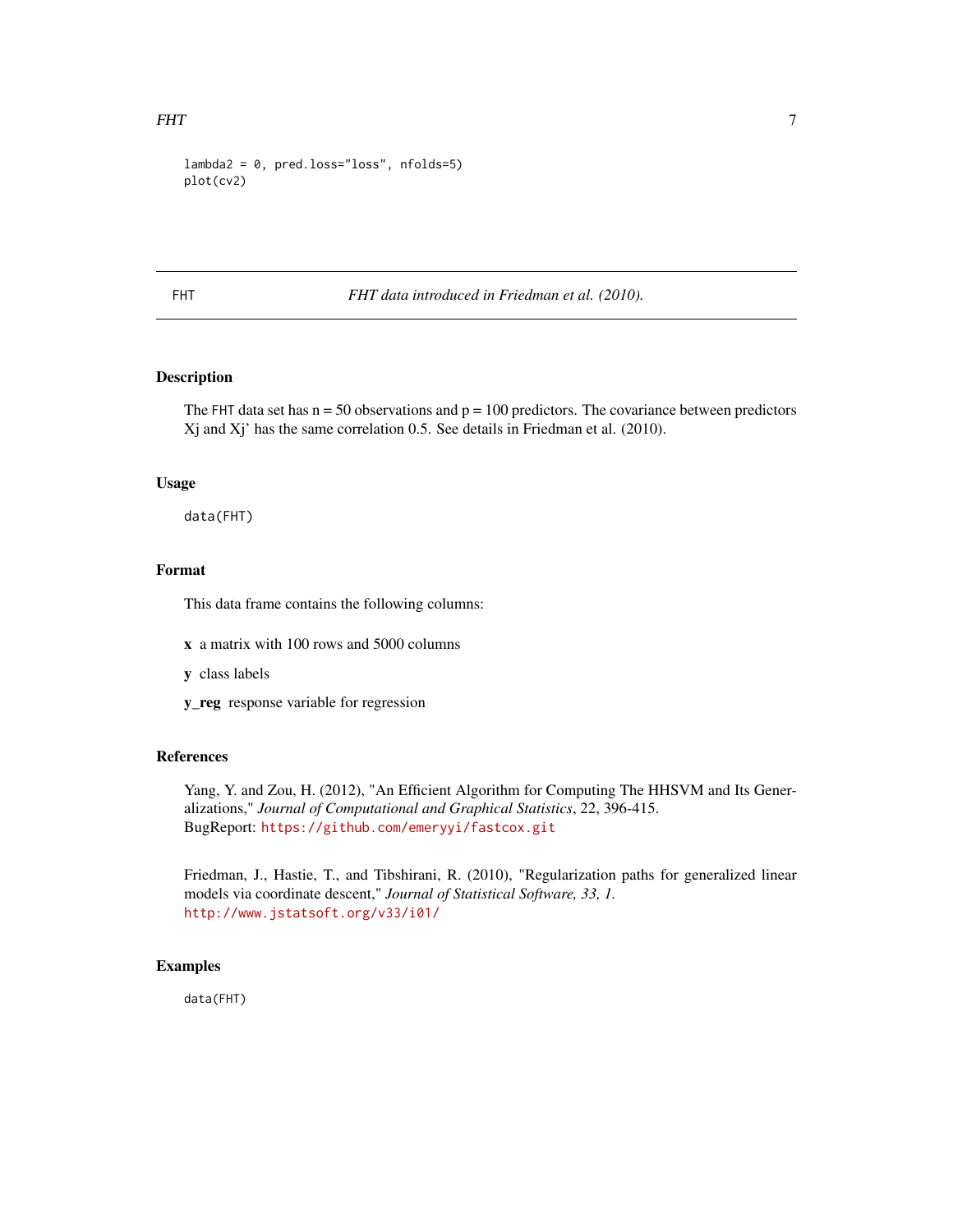<span id="page-7-1"></span><span id="page-7-0"></span>Fits a regularization path for large margin classifiers at a sequence of regularization parameters lambda.

# Usage

```
gcdnet(x, y, nlambda = 100,method = c("hhsvm", "logit", "sqsvm", "ls", "er"),
lambda.factor = ifelse(nobs < nvars, 0.01, 1e-04),
lambda = NULL, lambda2 = 0,pf = rep(1, nvars), pf2 = rep(1, nvars), exclude,dfmax = nvars + 1, pmax = min(dfmax * 1.2,
    nvars), standardize = FALSE, eps = 1e-8, maxit = 1e6,
    delta = 2, omega = 0.5)
```
# Arguments

| x             | matrix of predictors, of dimension $N \times p$ ; each row is an observation vector.                                                                                                                                                                                                                                                                                                                                                                                                                                                                                                   |
|---------------|----------------------------------------------------------------------------------------------------------------------------------------------------------------------------------------------------------------------------------------------------------------------------------------------------------------------------------------------------------------------------------------------------------------------------------------------------------------------------------------------------------------------------------------------------------------------------------------|
| У             | response variable. This argument should be a two-level factor for classification.                                                                                                                                                                                                                                                                                                                                                                                                                                                                                                      |
| nlambda       | the number of lambda values - default is 100.                                                                                                                                                                                                                                                                                                                                                                                                                                                                                                                                          |
| method        | a character string specifying the loss function to use, valid options are:                                                                                                                                                                                                                                                                                                                                                                                                                                                                                                             |
|               | • "hhsvm" Huberized squared hinge loss,                                                                                                                                                                                                                                                                                                                                                                                                                                                                                                                                                |
|               | • "sqsvm" Squared hinge loss,                                                                                                                                                                                                                                                                                                                                                                                                                                                                                                                                                          |
|               | • "logit" logistic loss,                                                                                                                                                                                                                                                                                                                                                                                                                                                                                                                                                               |
|               | • "1s" least square loss.                                                                                                                                                                                                                                                                                                                                                                                                                                                                                                                                                              |
|               | • "er" expectile regression loss.                                                                                                                                                                                                                                                                                                                                                                                                                                                                                                                                                      |
|               | Default is "hhsym".                                                                                                                                                                                                                                                                                                                                                                                                                                                                                                                                                                    |
| lambda.factor | The factor for getting the minimal lambda in lambda sequence, where min(lambda)<br>$=$ lambda. factor $*$ max (lambda). max (lambda) is the smallest value of lambda<br>for which all coefficients are zero. The default depends on the relationship be-<br>tween N (the number of rows in the matrix of predictors) and $p$ (the number of<br>predictors). If $N > p$ , the default is 0.0001, close to zero. If $N < p$ , the default<br>is 0.01. A very small value of lambda. factor will lead to a saturated fit. It<br>takes no effect if there is user-defined lambda sequence. |
| lambda        | a user supplied lambda sequence. Typically, by leaving this option unspecified<br>users can have the program compute its own lambda sequence based on nlambda<br>and lambda. factor. Supplying a value of lambda overrides this. It is better to<br>supply a decreasing sequence of lambda values than a single (small) value, if<br>not, the program will sort user-defined lambda sequence in decreasing order<br>automatically.                                                                                                                                                     |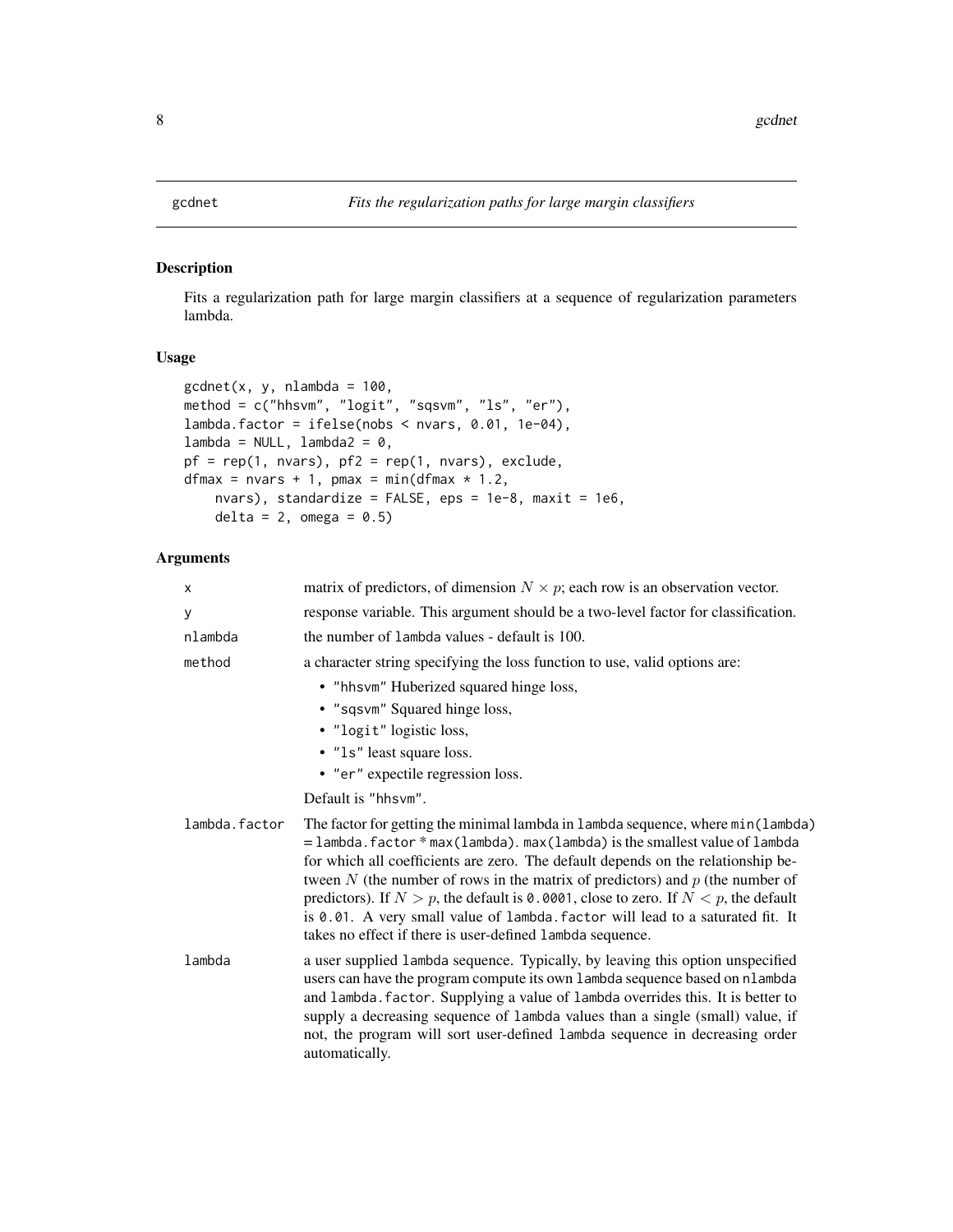#### gcdnet 99

| lambda2     | regularization parameter $\lambda_2$ for the quadratic penalty of the coefficients.                                                                                                                                                                                                                                                                                                                                                                                                                         |
|-------------|-------------------------------------------------------------------------------------------------------------------------------------------------------------------------------------------------------------------------------------------------------------------------------------------------------------------------------------------------------------------------------------------------------------------------------------------------------------------------------------------------------------|
| pf          | L1 penalty factor of length $p$ used for adaptive LASSO or adaptive elastic net.<br>Separate L1 penalty weights can be applied to each coefficient of $\beta$ to allow<br>differential L1 shrinkage. Can be 0 for some variables, which implies no L1<br>shrinkage, and results in that variable always being included in the model. De-<br>fault is 1 for all variables (and implicitly infinity for variables listed in exclude).                                                                         |
| pf2         | L2 penalty factor of length $p$ used for adaptive LASSO or adaptive elastic net.<br>Separate L2 penalty weights can be applied to each coefficient of $\beta$ to allow<br>differential L2 shrinkage. Can be 0 for some variables, which implies no L2<br>shrinkage. Default is 1 for all variables.                                                                                                                                                                                                         |
| exclude     | indices of variables to be excluded from the model. Default is none. Equivalent<br>to an infinite penalty factor.                                                                                                                                                                                                                                                                                                                                                                                           |
| dfmax       | limit the maximum number of variables in the model. Useful for very large $p$ , if<br>a partial path is desired. Default is $p + 1$ .                                                                                                                                                                                                                                                                                                                                                                       |
| pmax        | limit the maximum number of variables ever to be nonzero. For example once $\beta$<br>enters the model, no matter how many times it exits or re-enters model through<br>the path, it will be counted only once. Default is $min(dfmax*1.2, p)$ .                                                                                                                                                                                                                                                            |
| standardize | logical flag for variable standardization, prior to fitting the model sequence. If<br>TRUE, x matrix is normalized such that x is centered (i.e. $\sum_{i=1}^{N} x_{ij} = 0$ ), and<br>sum squares of each column $\sum_{i=1}^{N} x_{ij}^2/N = 1$ . If x matrix is standardized, the<br>ending coefficients will be transformed back to the original scale. Default is<br>FALSE.                                                                                                                            |
| eps         | convergence threshold for coordinate majorization descent. Each inner coordi-<br>nate majorization descent loop continues until the relative change in any coeffi-<br>cient (i.e. $\max_j(\beta_j^{new} - \beta_j^{old})^2$ ) is less than eps. For HHSVM, i.e. method="hhsvm",<br>it is $\frac{2}{\delta} \max_j (\beta_j^{new} - \beta_j^{old})^2$ . For expectile regression, i.e. method="er", it is<br>$2 \max(1 - \omega, \omega) \max_j (\beta_j^{new} - \beta_j^{old})^2$ . Defaults value is 1e-8. |
| maxit       | maximum number of outer-loop iterations allowed at fixed lambda value. De-<br>fault is 1e6. If models do not converge, consider increasing maxit.                                                                                                                                                                                                                                                                                                                                                           |
| delta       | the parameter $\delta$ in the HHSVM model. The value must be greater than 0. Default<br>is 2.                                                                                                                                                                                                                                                                                                                                                                                                               |
| omega       | the parameter $\omega$ in the expectile regression model. The value must be in (0,1).<br>Default is 0.5.                                                                                                                                                                                                                                                                                                                                                                                                    |

# Details

Note that the objective function in gcdnet is

 $Loss(y, X, beta))/N + lambda1 * |beta| + 0.5 * lambda2 * beta<sup>2</sup>$ 

where the penalty is a combination of L1 and L2 term. Users can specify the loss function to use, options include Huberized squared hinge loss, Squared hinge loss, least square loss, logistic regression and expectile regression loss. Users can also tweak the penalty by choosing different lambda2 and penalty factor.

For computing speed reason, if models are not converging or running slow, consider increasing eps, decreasing nlambda, or increasing lambda.factor before increasing maxit.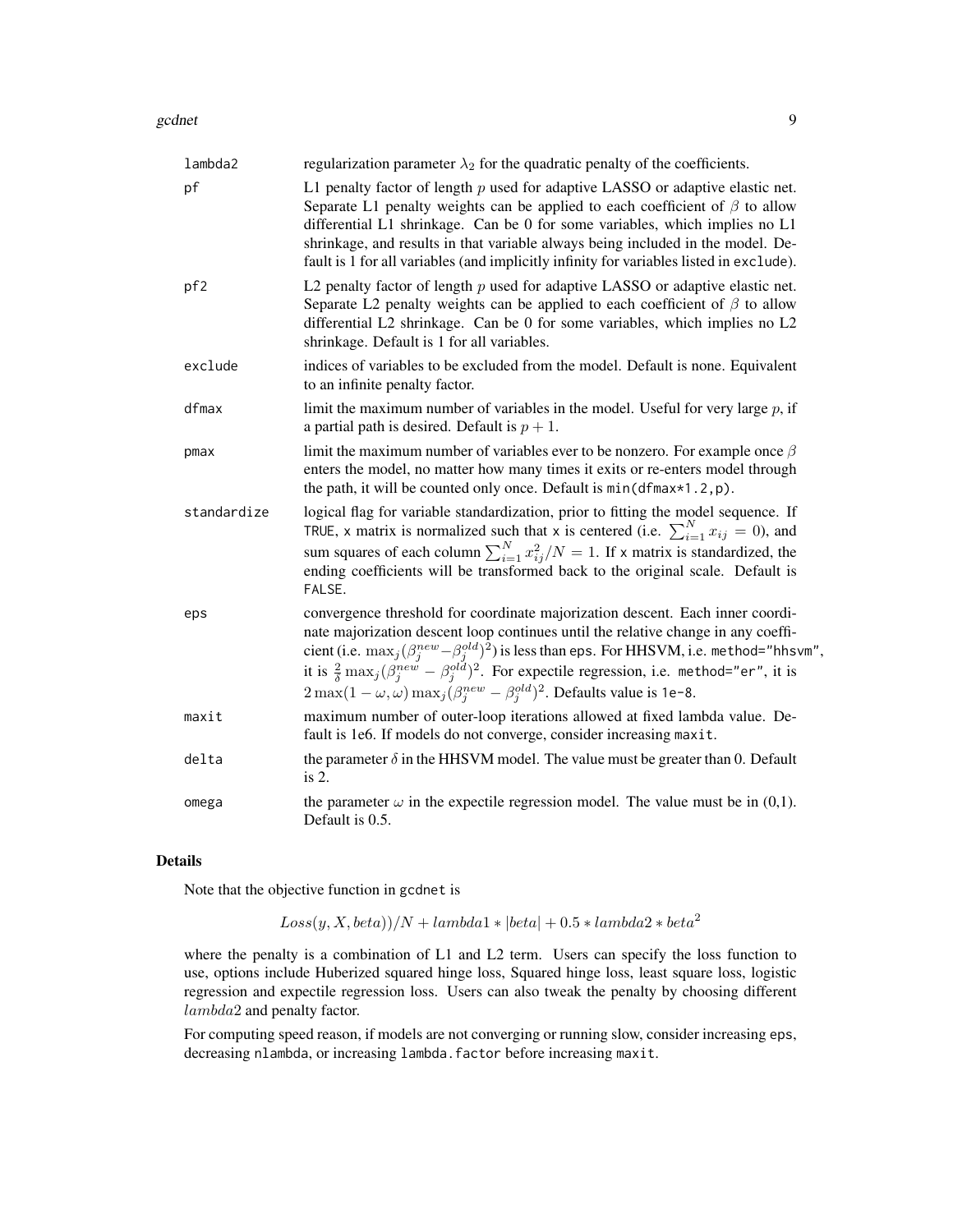# FAQ:

Question: "*I couldn't get an idea how to specify an option to get adaptive LASSO, how to specify an option to get elastic net and adaptive elastic net? Could you please give me a quick hint?*"

Answer: lambda2 is the regularize parameter for L2 penalty part. To use LASSO, set lambda2=0. To use elastic net, set lambda2 as nonzero.

pf is the L1 penalty factor of length  $p$  ( $p$  is the number of predictors). Separate L1 penalty weights can be applied to each coefficient to allow differential L1 shrinkage. Similiarly pf2 is the L2 penalty factor of length p.

To use adaptive LASSO, you should set lambda2=0 and also specify pf and pf2. To use adaptive elastic net, you should set lambda2 as nonzero and specify pf and pf2,

For example

```
library('gcdnet')
# Dataset N = 100, p = 10
x_log <- matrix(rnorm(100*10),100,10)
y_{\text{log}} < - sample(c(-1,1),100, replace=TRUE)
# LASSO
m <- gcdnet(x=x_log,y=y_log,lambda2=0,method="log")
plot(m)
# elastic net with lambda2 = 1
m <- gcdnet(x=x_log,y=y_log,lambda2=1,method="log")
plot(m)
# adaptive lasso with penalty factor
# pf = 0.5 0.5 0.5 0.5 0.5 1.0 1.0 1.0 1.0 1.0
m <- gcdnet(x=x_log,y=y_log,lambda2=0,method="log",
pf=c(rep(0.5,5),rep(1,5)))
plot(m)
# adaptive elastic net with lambda2 = 1 and penalty factor pf = c(rep(0.5,5),rep(1,5))
# pf2 = 3 3 3 3 3 1 1 1 1 1
m <- gcdnet(x=x_log,y=y_log,lambda2=1,method="log",
pf=c(rep(0.5,5),rep(1,5)),
pf2 = c(rep(3,5),rep(1,5)))plot(m)
```
Question: "*what is the meaning of the parameter* pf*? On the package documentation, it said* pf *is the penalty weight applied to each coefficient of beta?*"

Answer: Yes, pf and pf2 are L1 and L2 penalty factor of length  $p$  used for adaptive LASSO or adaptive elastic net. 0 means that the feature (variable) is always excluded, 1 means that the feature (variable) is included with weight 1.

Question: "*Does gcdnet deal with both continuous and categorical response variables?*"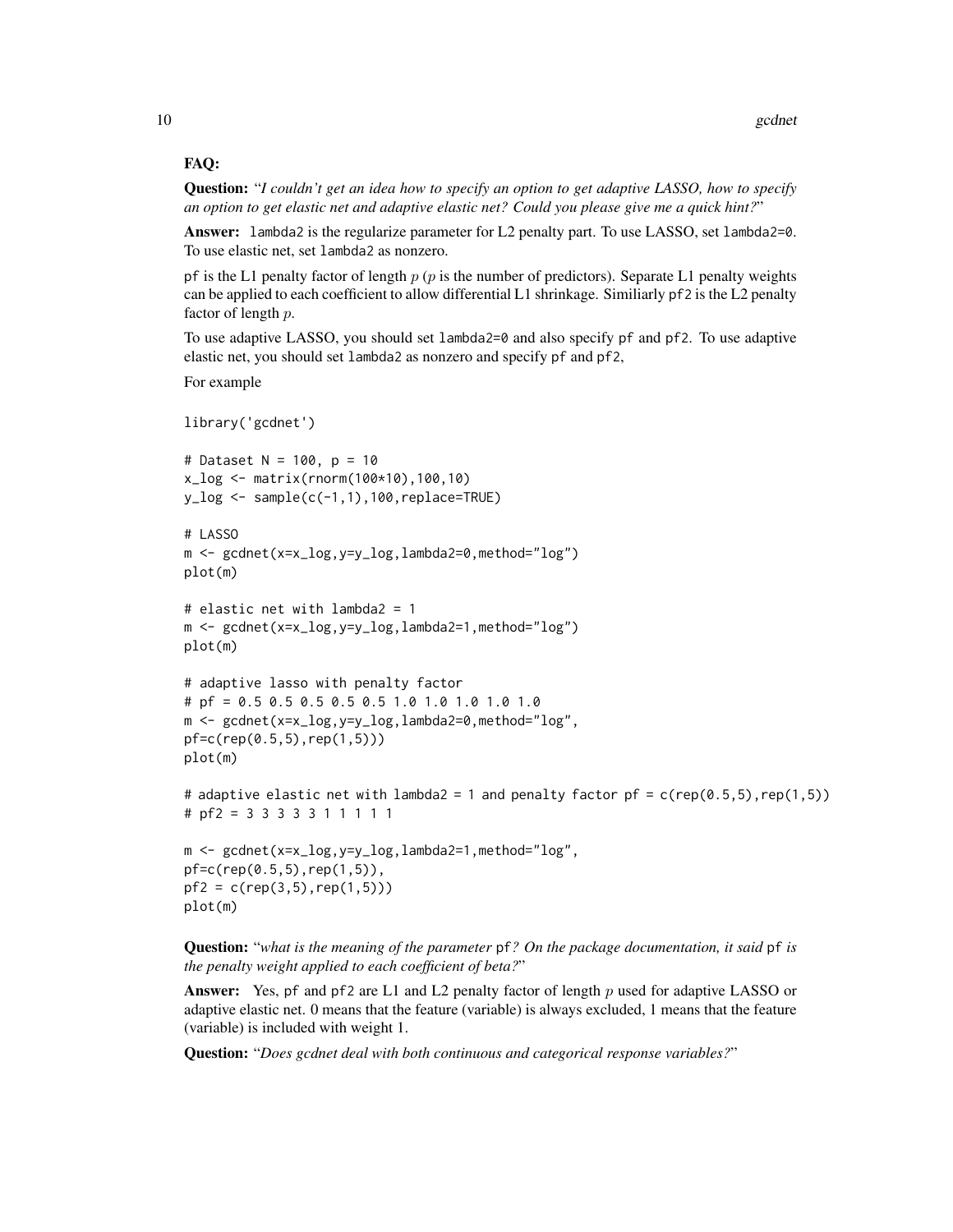<span id="page-10-0"></span>gcdnet 11

Answer: Yes, both are supported, you can use a continuous type response variable with the least squares regression loss, or a categorical type response with losses for classification problem.

Question: "*Why does predict function not work? predict should return the predicted probability of the positive class. Instead I get:*"

```
Error in as.matrix(as.matrix(cbind2(1, newx))
  error in evaluating the argument 'x' in selecting
a method for function 'as.matrix': Error in t(.Call(Csparse_dense_crossprod, y,
 t(x)) :
  error in evaluating the argument 'x' in selecting
a method for function 't': Error: Cholmod error 'X and/or Y have wrong dimensions'
at file ../MatrixOps/cholmod_sdmult.c, line 90?
```
"*Using the Arcene dataset and executing the following code will give the above error:*"

```
library(gcdnet)
arc <- read.csv("arcene.csv", header=FALSE)
fit <- gcdnet(arc[,-10001], arc[,10001], standardize=FALSE, method="logit")
pred <- rnorm(10000)
predict(fit, pred, type="link")
```
Answer: It is actually NOT a bug of gcdnet. When make prediction using a new matrix x, each observation of x should be arranged as a row of a matrix. In your code, because "pred" is a vector, you need to convert "pred" into a matrix, try the following code:

pred <- rnorm(10000) pred <- matrix(pred,1,10000) predict(fit, pred, type="link")

# Value

An object with S3 class [gcdnet](#page-7-1).

| call    | the call that produced this object                                                                                                                                                                                             |
|---------|--------------------------------------------------------------------------------------------------------------------------------------------------------------------------------------------------------------------------------|
| b0      | intercept sequence of length length (lambda)                                                                                                                                                                                   |
| beta    | a p*length(lambda) matrix of coefficients, stored as a sparse matrix (dgCMatrix<br>class, the standard class for sparse numeric matrices in the Matrix package.). To<br>convert it into normal type matrix use $as.matrix()$ . |
| lambda  | the actual sequence of lambda values used                                                                                                                                                                                      |
| df      | the number of nonzero coefficients for each value of lambda.                                                                                                                                                                   |
| dim     | dimension of coefficient matrix (ices)                                                                                                                                                                                         |
| npasses | total number of iterations (the most inner loop) summed over all lambda values                                                                                                                                                 |
| jerr    | error flag, for warnings and errors, 0 if no error.                                                                                                                                                                            |

# Author(s)

Yi Yang, Yuwen Gu and Hui Zou Maintainer: Yi Yang <yi.yang6@mcgill.ca>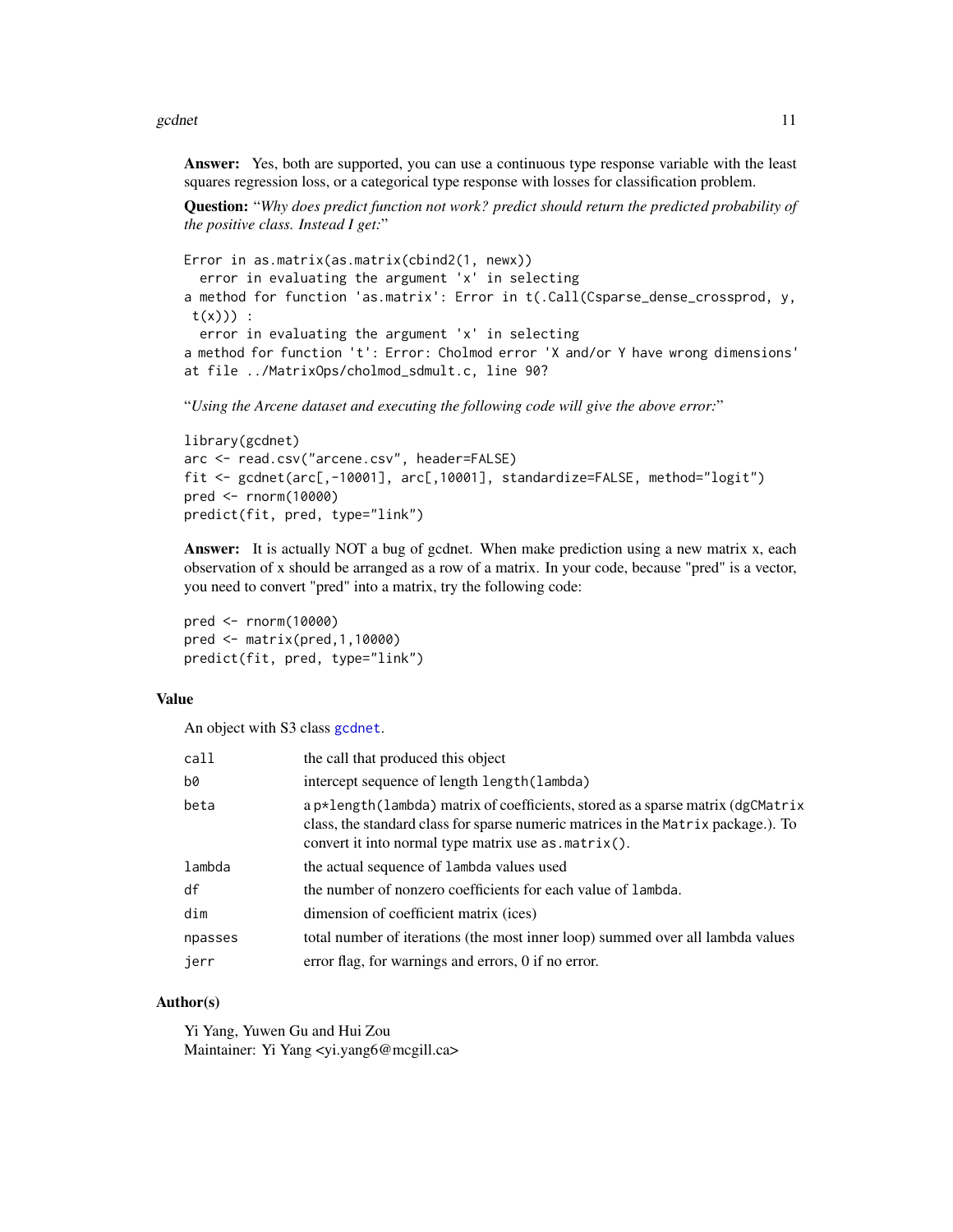# References

Yang, Y. and Zou, H. (2012), "An Efficient Algorithm for Computing The HHSVM and Its Generalizations," *Journal of Computational and Graphical Statistics*, 22, 396-415. BugReport: <https://github.com/emeryyi/fastcox.git>

# See Also

plot.gcdnet

```
data(FHT)
# 1. solution paths for the LASSO penalized least squares.
# To use LASSO set lambda2 = 0.
m1 <- gcdnet(x=FHT$x, y=FHT$y_reg, lambda2=0, method="ls")
plot(m1)
# 2. solution paths for the elastic net penalized HHSVM.
# lambda2 is the parameter controlling the L2 penalty.
m2 <- gcdnet(x=FHT$x, y=FHT$y, delta=1, lambda2=1, method="hhsvm")
plot(m2)
# 3. solution paths for the adaptive LASSO penalized SVM
# with the squared hinge loss. To use the adaptive LASSO,
# set lambda2 = 0 and meanwhile specify the L1 penalty weights.
p \leftarrow \text{ncol}(FHT$x)
# set the first three L1 penalty weights as 0.1 and the rest are 1
pf = c(0.1, 0.1, 0.1, rep(1, p-3))m3 <- gcdnet(x=FHT$x, y=FHT$y, pf=pf, lambda2=0, method="sqsvm")
plot(m3)
# 4. solution paths for the adaptive elastic net penalized
# logistic regression.
p <- ncol(FHT$x)
# set the first three L1 penalty weights as 10 and the rest are 1.
pf = c(10,10,10,rep(1,p-3))
# set the last three L2 penalty weights as 0.1 and the rest are 1.
pf2 = c(rep(1,p-3), 0.1, 0.1, 0.1)# set the L2 penalty parameter lambda2=0.01.
m4 <- gcdnet(x=FHT$x,y=FHT$y,pf=pf,pf2=pf2,lambda2=0.01,method="logit")
plot(m4)
# 5. solution paths for the LASSO penalized expectile regression
# with the asymmetric least square parameter omega=0.9.
m5 <- gcdnet(x=FHT$x, y=FHT$y_reg, omega=0.9, lambda2=0, method="er")
plot(m5)
```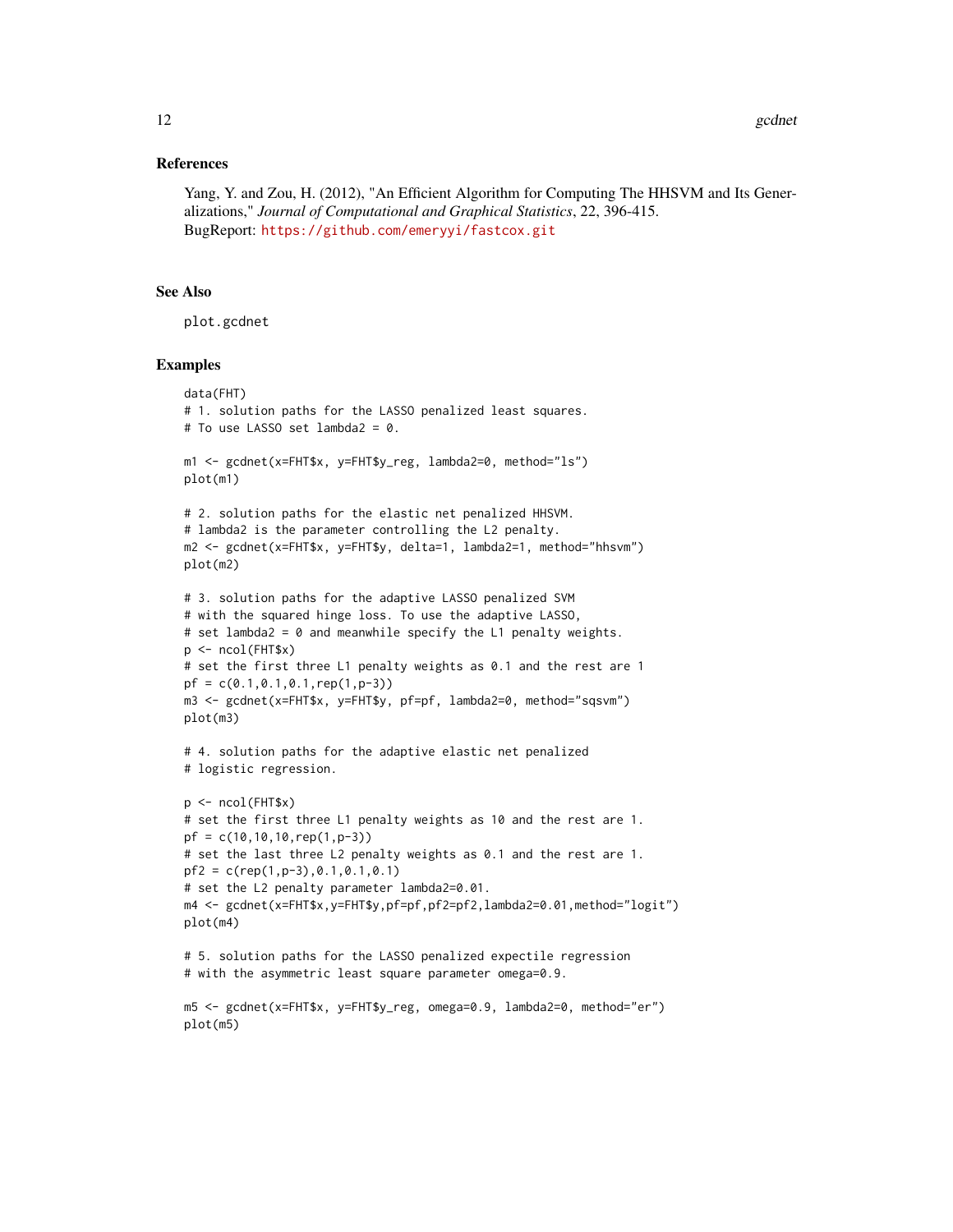<span id="page-12-1"></span><span id="page-12-0"></span>

Plots the cross-validation curve, and upper and lower standard deviation curves, as a function of the lambda values used. This function is modified based on the plot.cv function from the glmnet package.

#### Usage

## S3 method for class 'cv.gcdnet' plot(x, sign.lambda, ...)

# Arguments

|             | fitted cv. gcdnet object                                                            |
|-------------|-------------------------------------------------------------------------------------|
| sign.lambda | either plot against $log(1$ ambda) (default) or its negative if sign. $l$ ambda=-1. |
| $\cdot$     | other graphical parameters to plot                                                  |

# Details

A plot is produced.

# Author(s)

Yi Yang, Yuwen Gu and Hui Zou Maintainer: Yi Yang <yi.yang6@mcgill.ca>

#### References

Yang, Y. and Zou, H. (2012), "An Efficient Algorithm for Computing The HHSVM and Its Generalizations," *Journal of Computational and Graphical Statistics*, 22, 396-415. BugReport: <https://github.com/emeryyi/fastcox.git>

Friedman, J., Hastie, T., and Tibshirani, R. (2010), "Regularization paths for generalized linear models via coordinate descent," *Journal of Statistical Software, 33, 1.* <http://www.jstatsoft.org/v33/i01/>

# See Also

[cv.gcdnet](#page-3-1).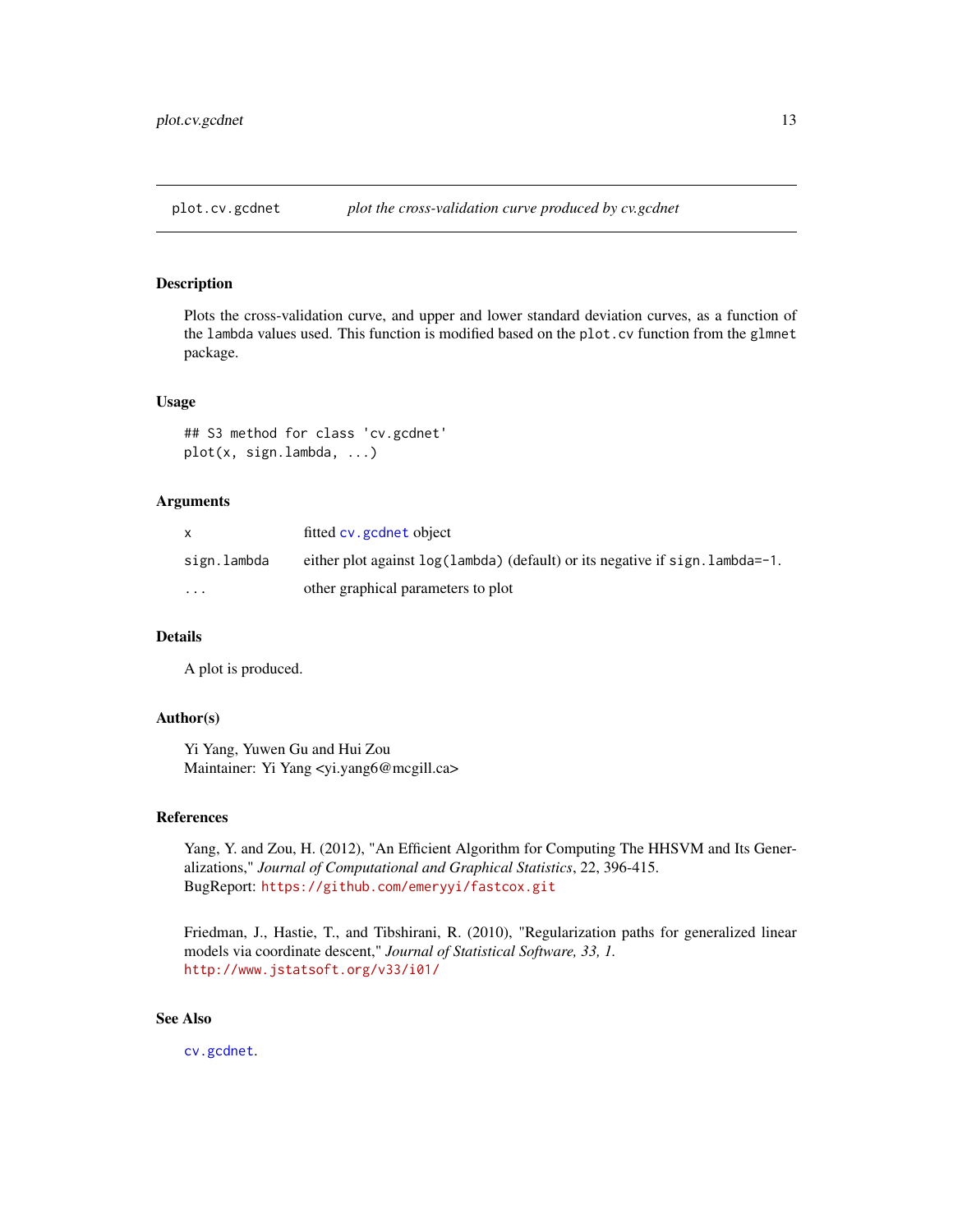#### Examples

```
# fit an elastic net penalized logistic regression
# with lambda2 = 1 for the L2 penalty. Use the
# logistic loss as the cross validation
# prediction loss. Use five-fold CV to choose
# the optimal lambda for the L1 penalty.
data(FHT)
set.seed(2011)
cv=cv.gcdnet(FHT$x, FHT$y, method ="logit",
lambda2 = 1, pred.loss="loss", nfolds=5)
plot(cv)
```
plot.gcdnet *Plot coefficients from a "gcdnet" object*

# Description

Produces a coefficient profile plot of the coefficient paths for a fitted [gcdnet](#page-7-1) object. This function is modified based on the plot function from the glmnet package.

# Usage

```
## S3 method for class 'gcdnet'
plot(x, xvar = c("norm", "lambda"), color = FALSE, label = FALSE, ...)
```
# Arguments

| X          | fitted gcdnet model                                                                                                       |
|------------|---------------------------------------------------------------------------------------------------------------------------|
| xvar       | what is on the X-axis. "norm" plots against the L1-norm of the coefficients,<br>"lambda" against the log-lambda sequence. |
| color      | if TRUE, plot the curves with rainbow colors. FALSE is gray colors. Default is<br><b>FALSE</b>                            |
| label      | if TRUE, label the curves with variable sequence numbers. Default is FALSE                                                |
| $\ddots$ . | other graphical parameters to plot                                                                                        |

# Details

A coefficient profile plot is produced.

# Author(s)

Yi Yang, Yuwen Gu and Hui Zou Maintainer: Yi Yang <yi.yang6@mcgill.ca>

<span id="page-13-0"></span>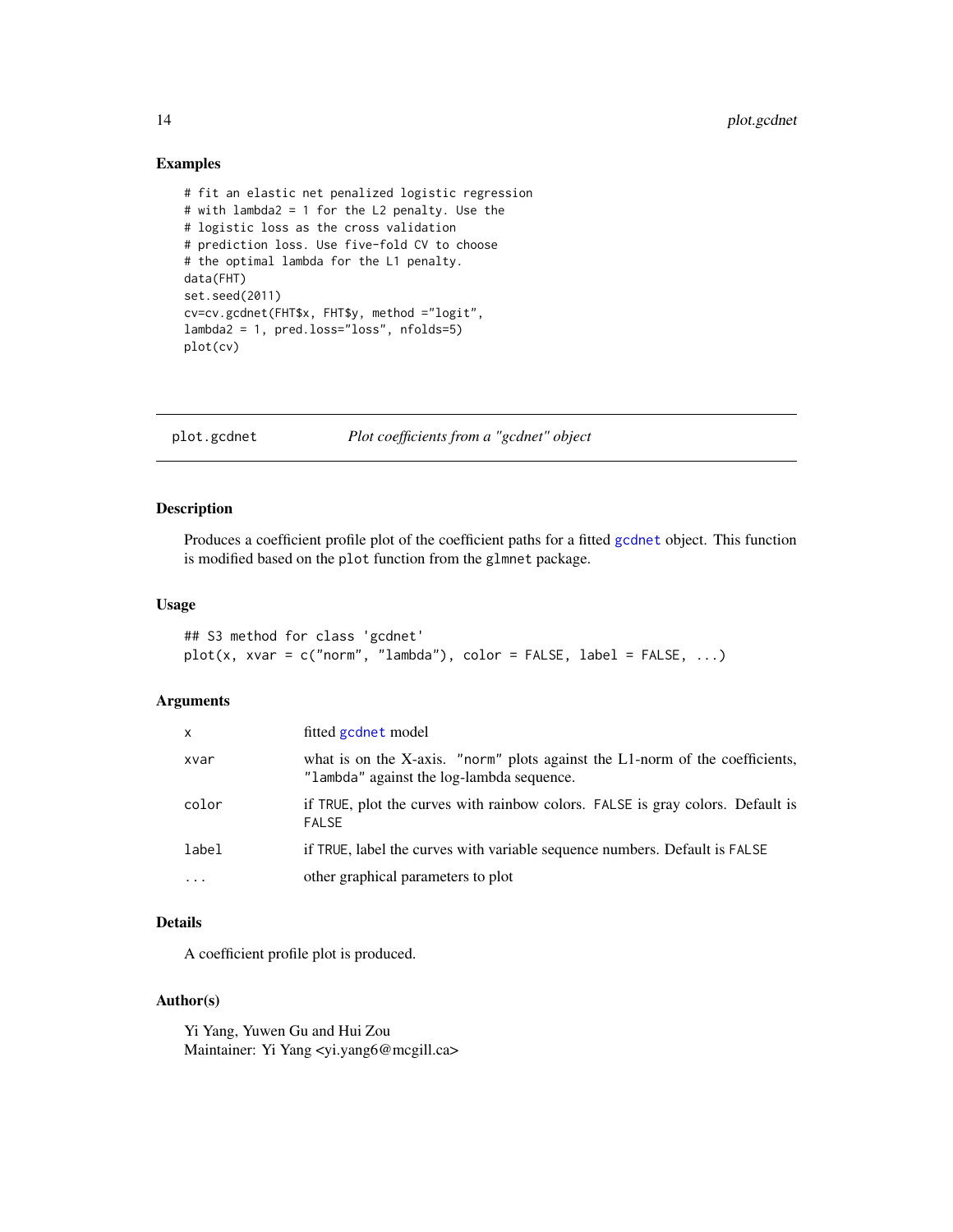# <span id="page-14-0"></span>predict.cv.gcdnet 15

# References

Yang, Y. and Zou, H. (2012), "An Efficient Algorithm for Computing The HHSVM and Its Generalizations," *Journal of Computational and Graphical Statistics*, 22, 396-415. BugReport: <https://github.com/emeryyi/fastcox.git>

Friedman, J., Hastie, T., and Tibshirani, R. (2010), "Regularization paths for generalized linear models via coordinate descent," *Journal of Statistical Software, 33, 1.* <http://www.jstatsoft.org/v33/i01/>

#### Examples

```
data(FHT)
m1 = gcdnet(x=FHT$x,y=FHT$y)
par(mfrow=c(1,3))
plot(m1) # plots against the L1-norm of the coefficients
plot(m1,xvar="lambda",label=TRUE) # plots against the log-lambda sequence
plot(m1,color=TRUE)
```
<span id="page-14-1"></span>predict.cv.gcdnet *make predictions from a "cv.gcdnet" object.*

## Description

This function makes predictions from a cross-validated gcdnet model, using the stored "gcdnet.fit" object, and the optimal value chosen for lambda.

#### Usage

```
## S3 method for class 'cv.gcdnet'
predict(object, newx, s=c("lambda.1se","lambda.min"),...)
```
# **Arguments**

| object    | fitted cv. gcdnet object.                                                                                                                                                                                                                                          |
|-----------|--------------------------------------------------------------------------------------------------------------------------------------------------------------------------------------------------------------------------------------------------------------------|
| newx      | matrix of new values for x at which predictions are to be made. Must be a matrix.<br>See documentation for predict.gcdnet.                                                                                                                                         |
| -S        | value(s) of the penalty parameter lambda at which predictions are required.<br>Default is the value s="lambda.1se" stored on the CV object. Alternatively<br>$s =$ "lambda.min" can be used. If s is numeric, it is taken as the value(s) of<br>lambda to be used. |
| $\ddotsc$ | not used. Other arguments to predict.                                                                                                                                                                                                                              |

# Details

This function makes it easier to use the results of cross-validation to make a prediction.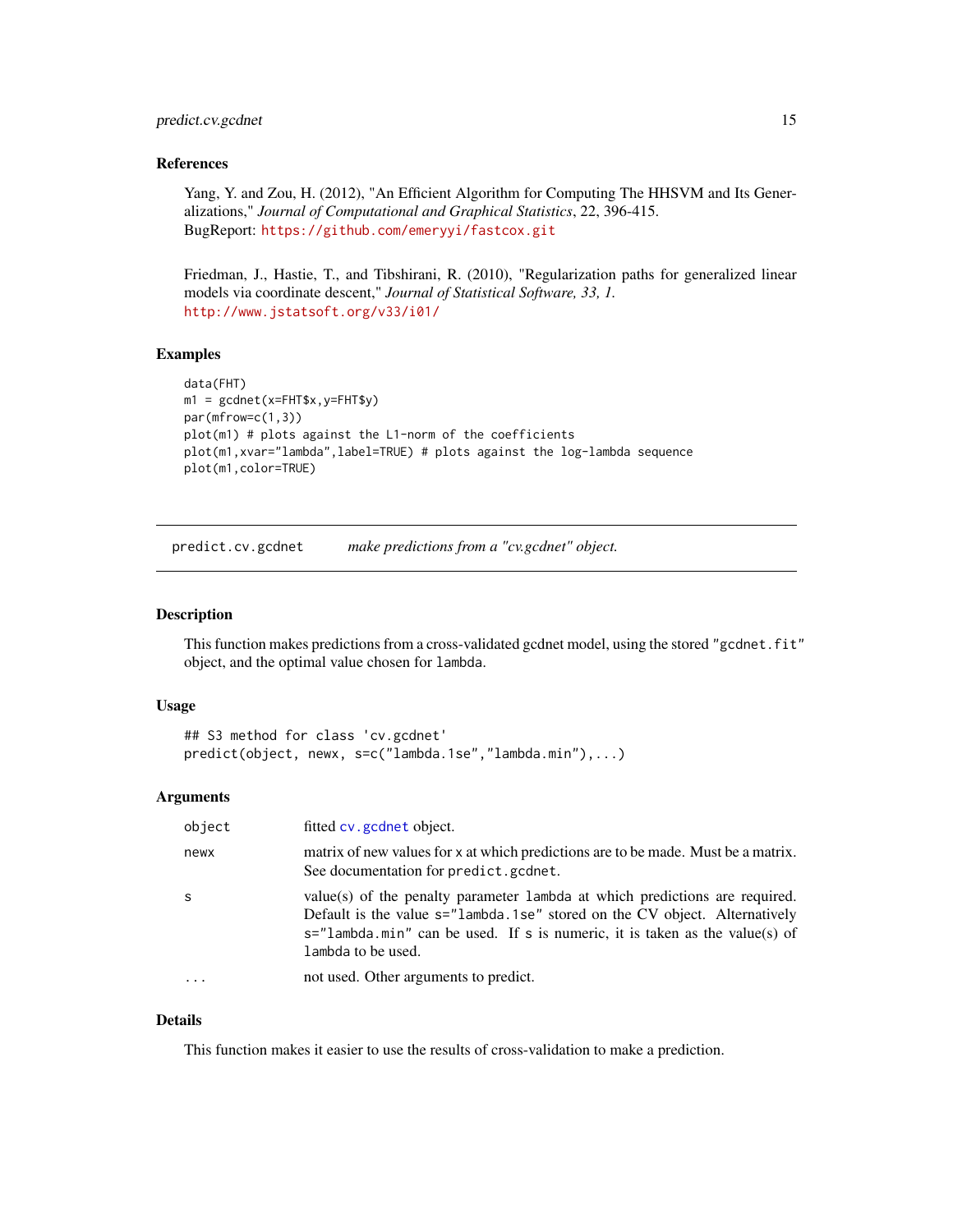# <span id="page-15-0"></span>Value

The object returned depends the . . . argument which is passed on to the [predict](#page-0-0) method for [gcdnet](#page-7-1) objects.

# Author(s)

Yi Yang, Yuwen Gu and Hui Zou Maintainer: Yi Yang <yi.yang6@mcgill.ca>

#### References

Yang, Y. and Zou, H. (2012), "An Efficient Algorithm for Computing The HHSVM and Its Generalizations," *Journal of Computational and Graphical Statistics*, 22, 396-415. BugReport: <https://github.com/emeryyi/fastcox.git>

Friedman, J., Hastie, T., and Tibshirani, R. (2010), "Regularization paths for generalized linear models via coordinate descent," *Journal of Statistical Software, 33, 1.* <http://www.jstatsoft.org/v33/i01/>

# See Also

[cv.gcdnet](#page-3-1), and [coef.cv.gcdnet](#page-1-1) methods.

#### Examples

```
data(FHT)
set.seed(2011)
cv=cv.gcdnet(FHT$x, FHT$y,
lambda2 = 1, pred.loss="misclass",
lambda.factor=0.05,nfolds=5)
pre = predict(cv$gcdnet.fit, newx = FHT$x,
s = cv$lambda.1se, type = "class")
```
<span id="page-15-1"></span>predict.gcdnet *make predictions from a "gcdnet" object.*

# Description

Similar to other predict methods, this functions predicts fitted values and class labels from a fitted [gcdnet](#page-7-1) object.

# Usage

```
## S3 method for class 'gcdnet'
predict(object, newx, s = NULL,
type=c("class","link"), ...)
```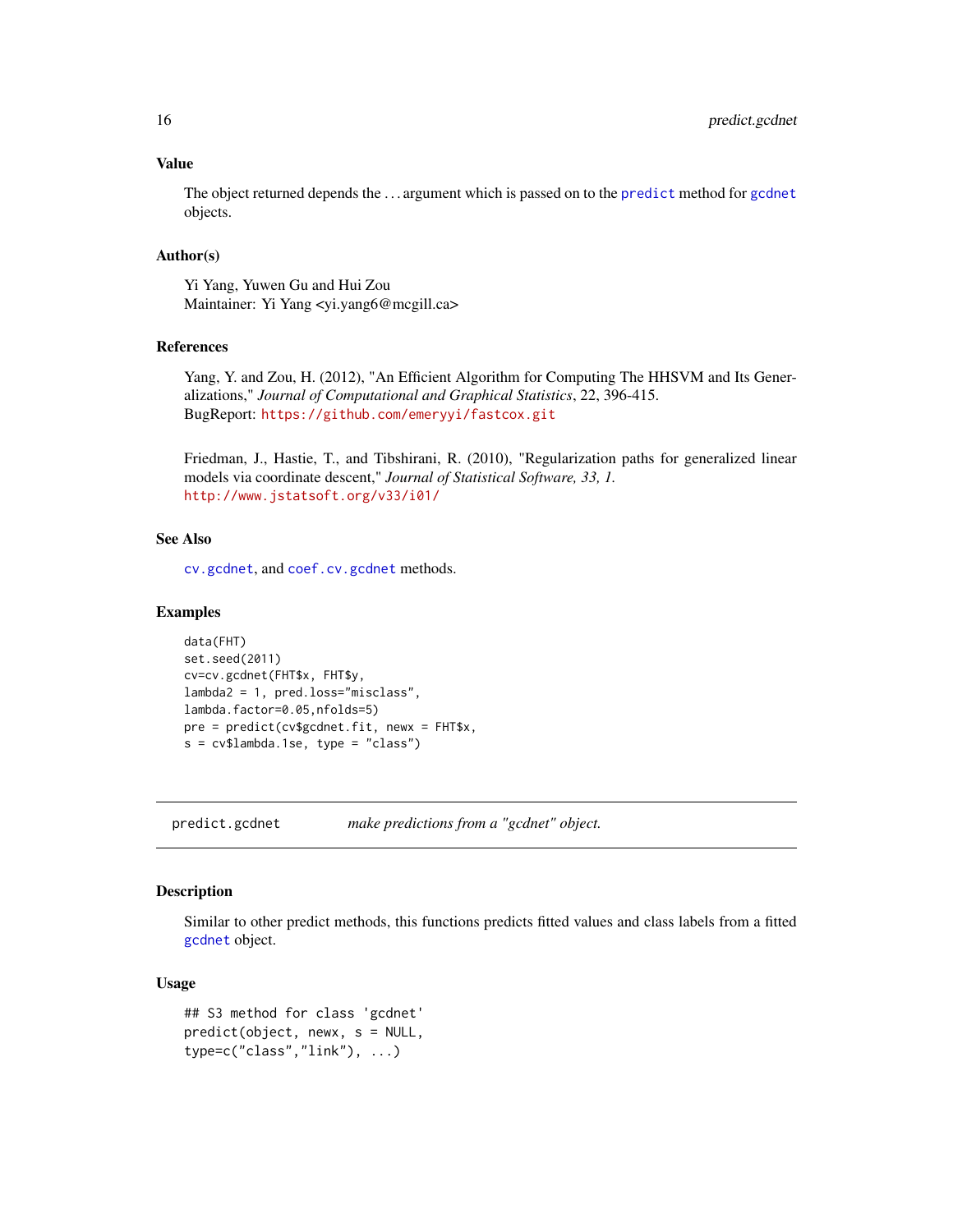# <span id="page-16-0"></span>predict.gcdnet 17

#### **Arguments**

| object    | fitted gcdnet model object.                                                                                                                                            |
|-----------|------------------------------------------------------------------------------------------------------------------------------------------------------------------------|
| newx      | matrix of new values for x at which predictions are to be made. NOTE: news<br>must be a matrix, predict function does not accept a vector or other formats of<br>newx. |
| S         | value(s) of the penalty parameter 1 ambda at which predictions are required. De-<br>fault is the entire sequence used to create the model.                             |
| type      | type of prediction required.                                                                                                                                           |
|           | • Type "link" gives the linear predictors for classification problems and<br>gives predicted response for regression problems.                                         |
|           | • Type "class" produces the class label corresponding to the maximum<br>probability. Only available for classification problems.                                       |
| $\ddotsc$ | Not used. Other arguments to predict.                                                                                                                                  |

#### Details

s is the new vector at which predictions are requested. If s is not in the lambda sequence used for fitting the model, the predict function will use linear interpolation to make predictions. The new values are interpolated using a fraction of predicted values from both left and right lambda indices.

#### Value

The object returned depends on type.

#### Author(s)

Yi Yang, Yuwen Gu and Hui Zou Maintainer: Yi Yang <yi.yang6@mcgill.ca>

# References

Yang, Y. and Zou, H. (2012), "An Efficient Algorithm for Computing The HHSVM and Its Generalizations," *Journal of Computational and Graphical Statistics*, 22, 396-415. BugReport: <https://github.com/emeryyi/fastcox.git>

Friedman, J., Hastie, T., and Tibshirani, R. (2010), "Regularization paths for generalized linear models via coordinate descent," *Journal of Statistical Software, 33, 1.* <http://www.jstatsoft.org/v33/i01/>

# See Also

[coef](#page-0-0) method

```
data(FHT)
m1 = gcdnet(x=FHT$x,y=FHT$y)
print(predict(m1,type="class",newx=FHT$x[2:5,]))
```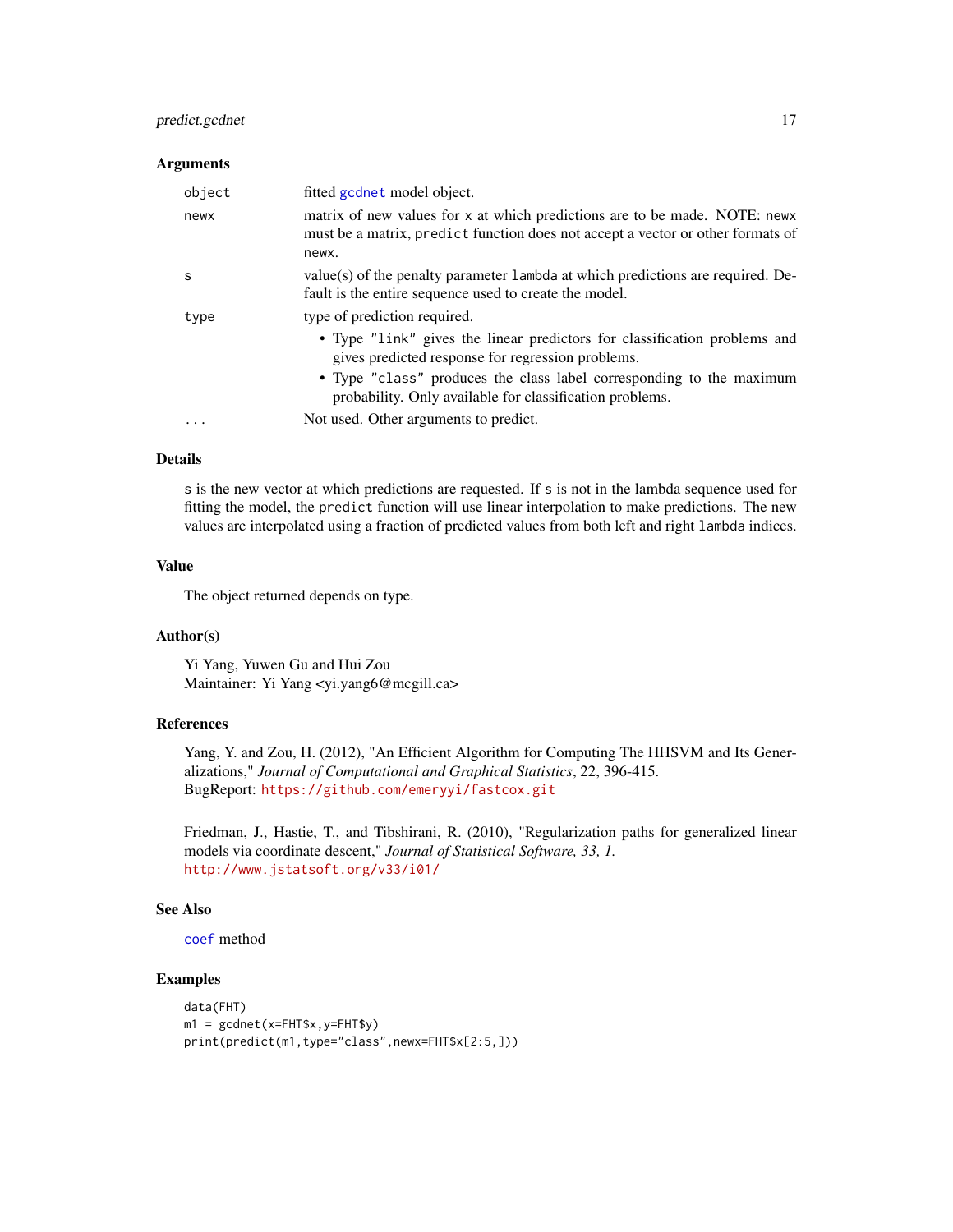<span id="page-17-0"></span>

Print a summary of the gcdnet path at each step along the path.

# Usage

```
## S3 method for class 'gcdnet'
print(x, digits = max(3, getOption("digits") - 3), ...)
```
#### Arguments

| $\mathsf{x}$ | fitted gcdnet object           |
|--------------|--------------------------------|
| digits       | significant digits in printout |
| $\cdot$      | additional print arguments     |

#### Details

The call that produced the [gcdnet](#page-7-1) object is printed, followed by a two-column matrix with columns Df and Lambda. The Df column is the number of nonzero coefficients.

# Value

a two-column matrix, the first columns is the number of nonzero coefficients and the second column is Lambda.

# Author(s)

Yi Yang, Yuwen Gu and Hui Zou Maintainer: Yi Yang <yi.yang6@mcgill.ca>

#### References

Yang, Y. and Zou, H. (2012), "An Efficient Algorithm for Computing The HHSVM and Its Generalizations," *Journal of Computational and Graphical Statistics*, 22, 396-415. BugReport: <https://github.com/emeryyi/fastcox.git>

Friedman, J., Hastie, T., and Tibshirani, R. (2010), "Regularization paths for generalized linear models via coordinate descent," *Journal of Statistical Software, 33, 1.* <http://www.jstatsoft.org/v33/i01/>

```
data(FHT)
m1 <- gcdnet(x=FHT$x,y=FHT$y,delta=1,lambda2=0.1)
print(m1)
```